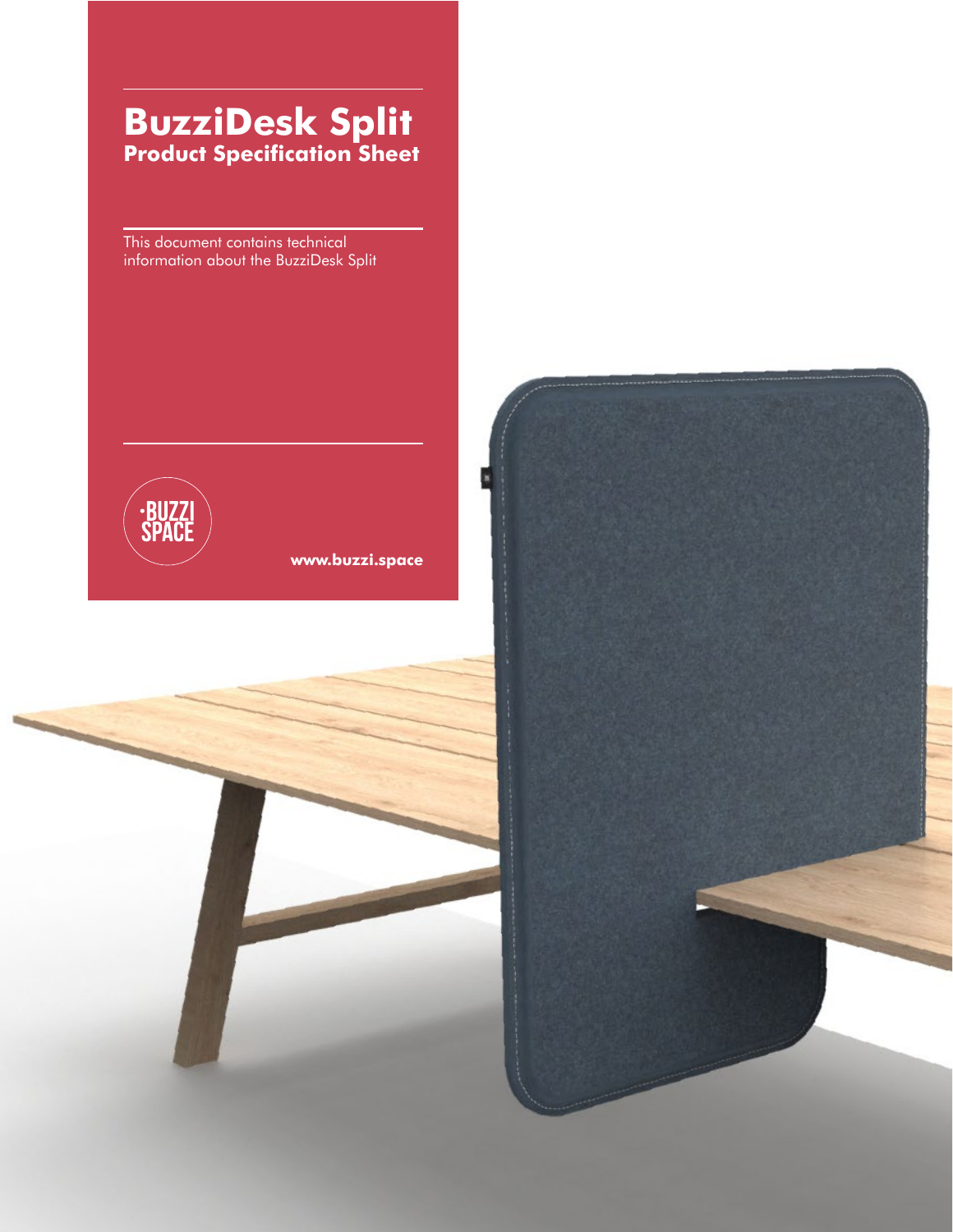#### **Desk divider screen for more privacy**

Are you sitting at one big table next to different colleagues? With the BuzziDesk Split you can gain more privacy by creating a personal and quiet workspace. Just slide the sound absorbing BuzziDesk Split over the table and say goodbye to irritating sounds or elbow fights!

Design by BuzziSpace Studio

#### **General**

≸

Small, Medium, Large

Core: honeycomb cardboard Cover: BuzziFelt Profile: metal

•• Bicolor

#### **Acoustics**



**Attenuation** 

#### **Content**

| Configurations    |  |
|-------------------|--|
| <b>F</b> abrics   |  |
| Fixing system     |  |
| <b>Dimensions</b> |  |
| Acoustics         |  |
|                   |  |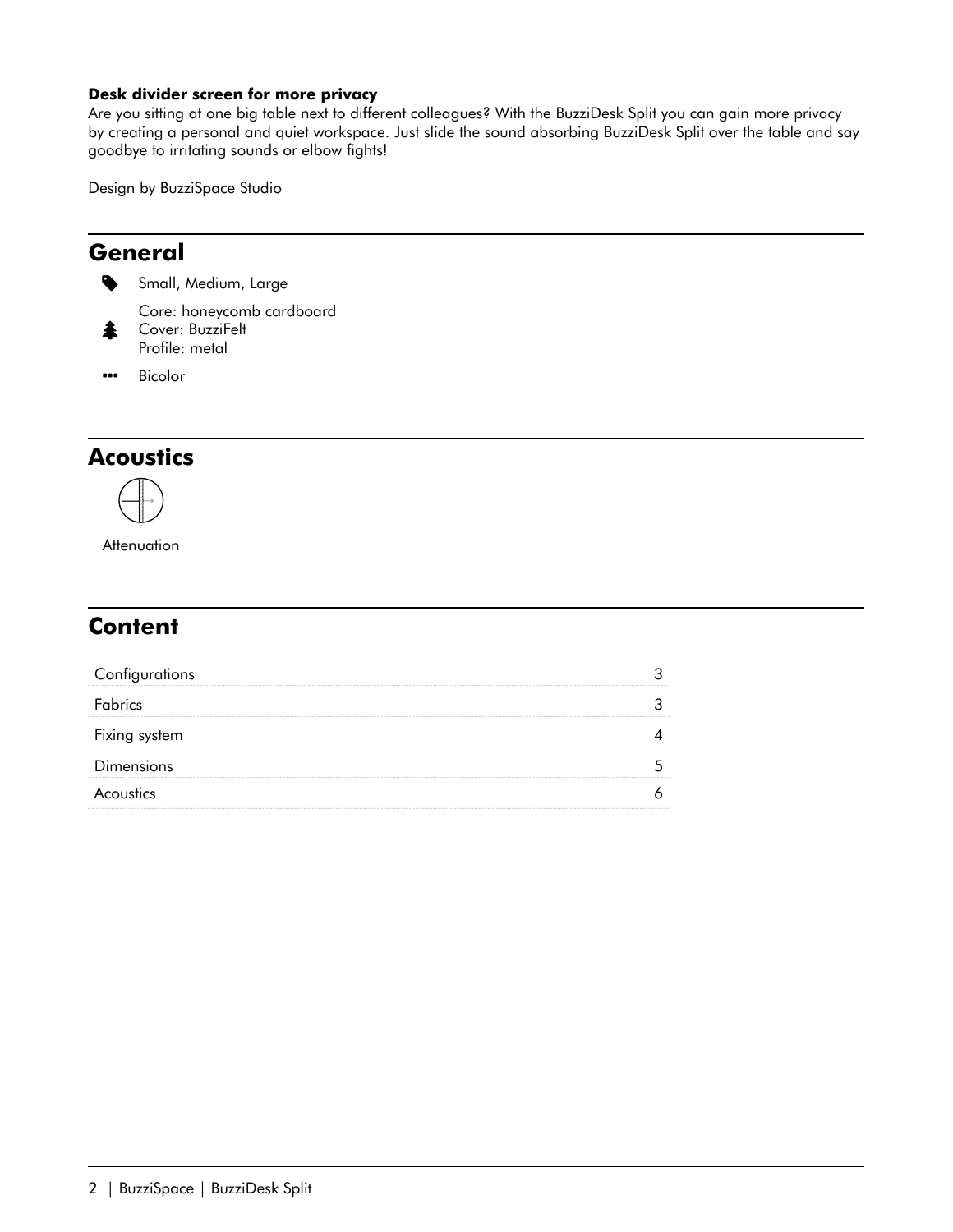# <span id="page-2-0"></span>**Finishes**

#### **Round or straight edges**



#### **Unicolor | Multicolor**

Unicolor = Same color left and right side Bicolor = Different color left and right side





# **Fabrics**

**Felt**



**Composition** 100% Recycled P.E.T. Felt, latex backing **Weight** 1.000 g/m2 | 29.49 oz/yd2 **Abrasion resistance** >7.000 Martindale **Flammability** EU: EN 13501.1 + A1/2009 Class B-s1,d0 USA: ASTM E84 Class A certified **Fastness to light** USA 5



- Round or straight edges
- Stitch only on Felt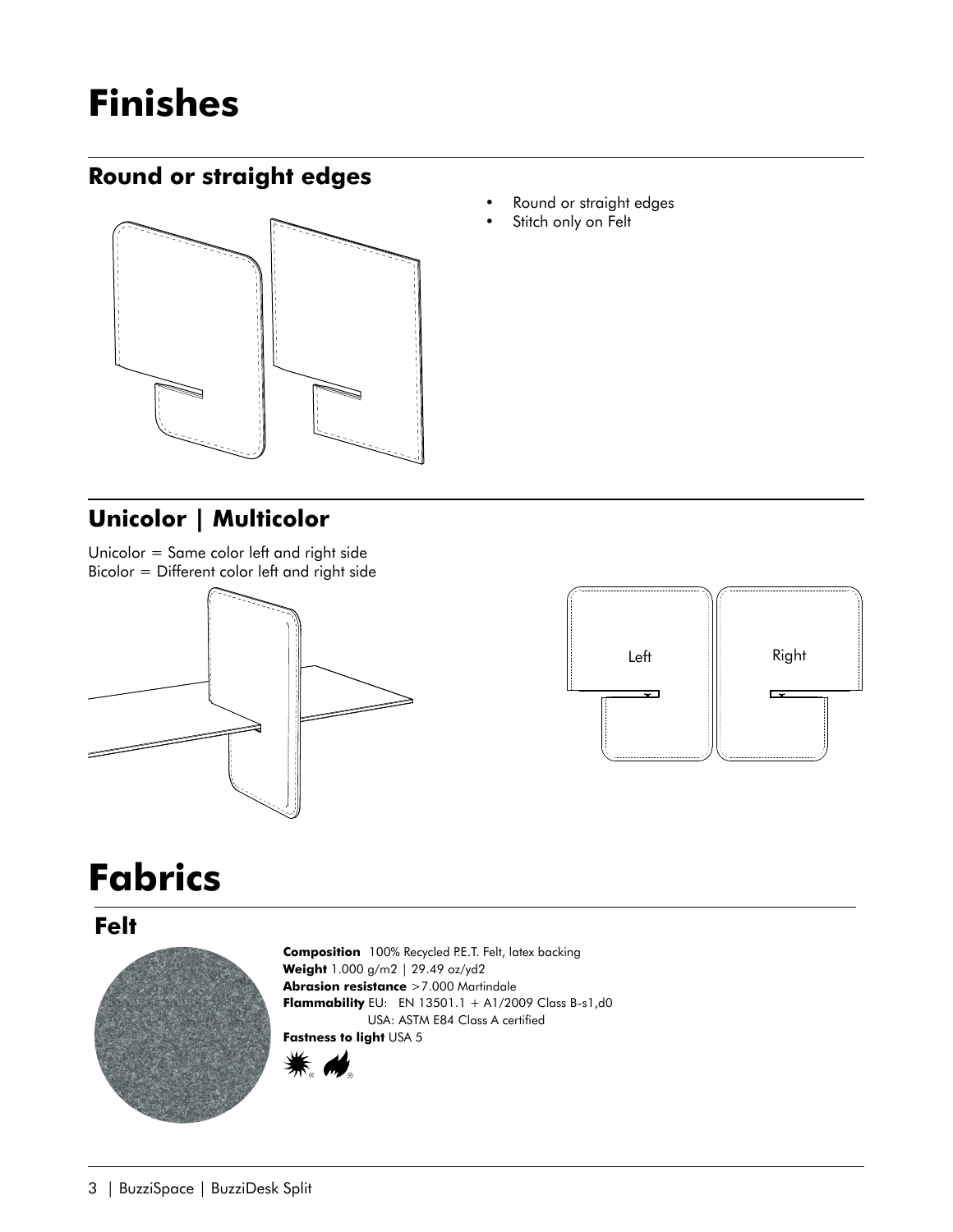# **Fixing system**

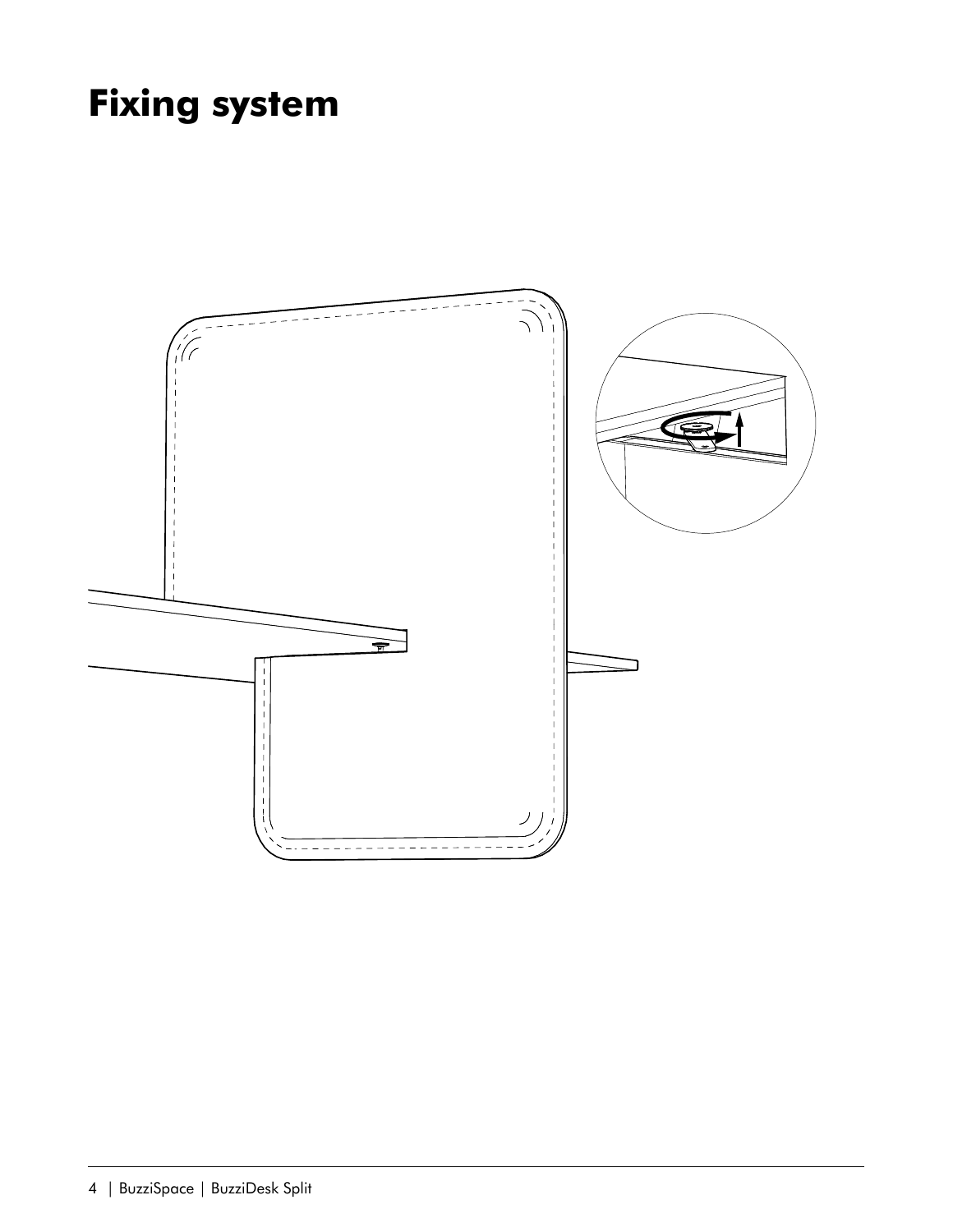## <span id="page-4-0"></span>**Dimensions**